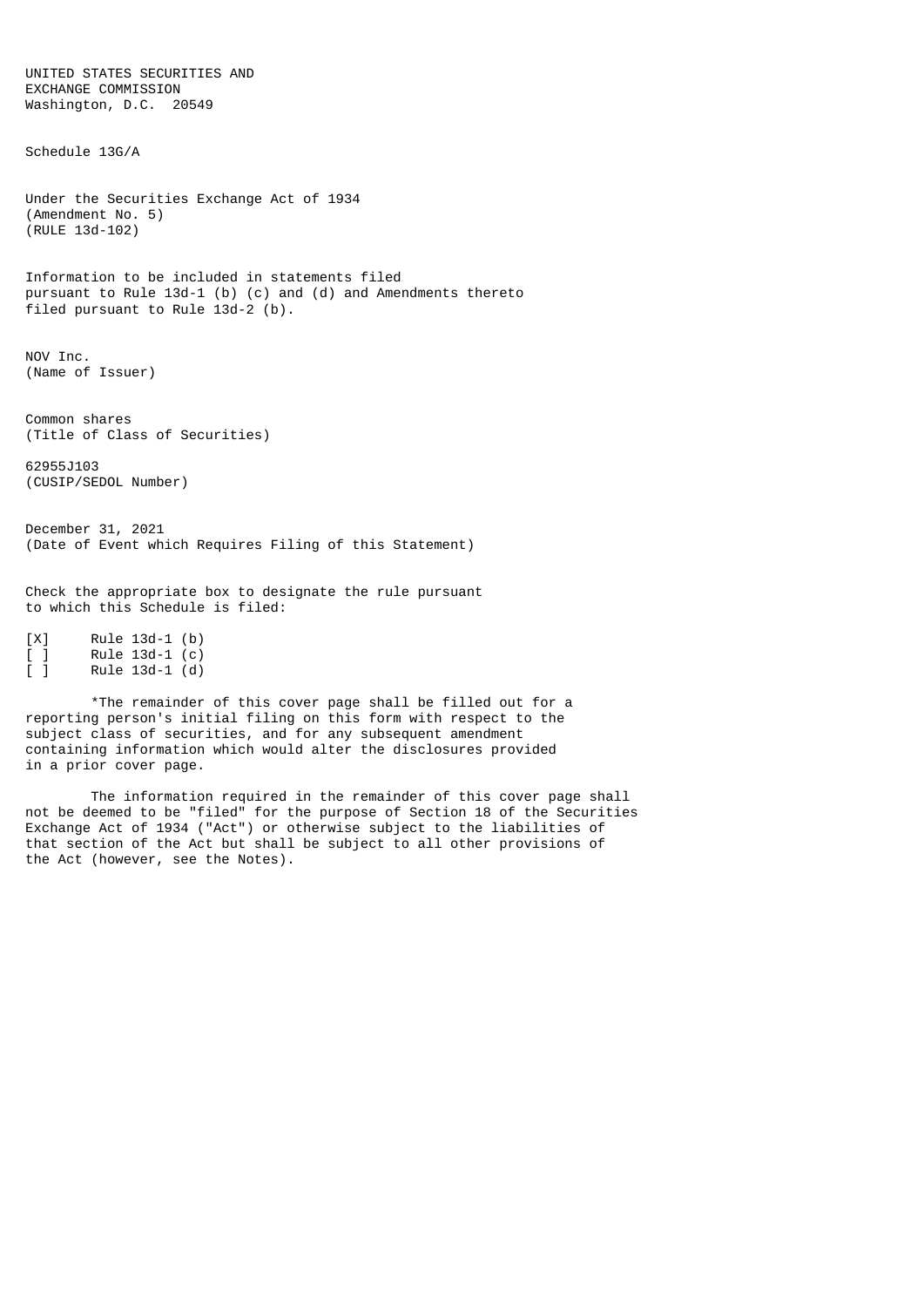```
Issuer: NOV Inc. CUSIP No.: 62955J103
1 NAMES OF REPORTING PERSONS
       First Eagle Investment Management, LLC
2 CHECK THE APPROPRIATE BOX IF A MEMBER
       OF A GROUP
       (a)
       (b)
3 SEC USE ONLY
4 CITIZENSHIP OR PLACE OF ORGANIZATION
       State of Delaware
NUMBER OF SHARES 5 SOLE VOTING POWER - 31,700,961
BENEFICIALLY 6 SHARED VOTING POWER - 0
OWNED BY EACH 7 SOLE DISPOSITIVE POWER - 34,050,900
REPORTING PERSON 8 SHARED DISPOSITIVE POWER - 0
WITH:
9 AGGREGATE AMOUNT BENEFICIALLY OWNED
       BY EACH REPORTING PERSON
       34,050,900
10 CHECK IF THE AGGREGATE AMOUNT IN
       ROW (11) EXCLUDES CERTAIN SHARES
       N/A
11 PERCENT OF CLASS REPRESENTED BY AMOUNT
        IN ROW 9:
        8.72%
12 TYPE OF REPORTING PERSON
```
IA

SCHEDULE 13G/A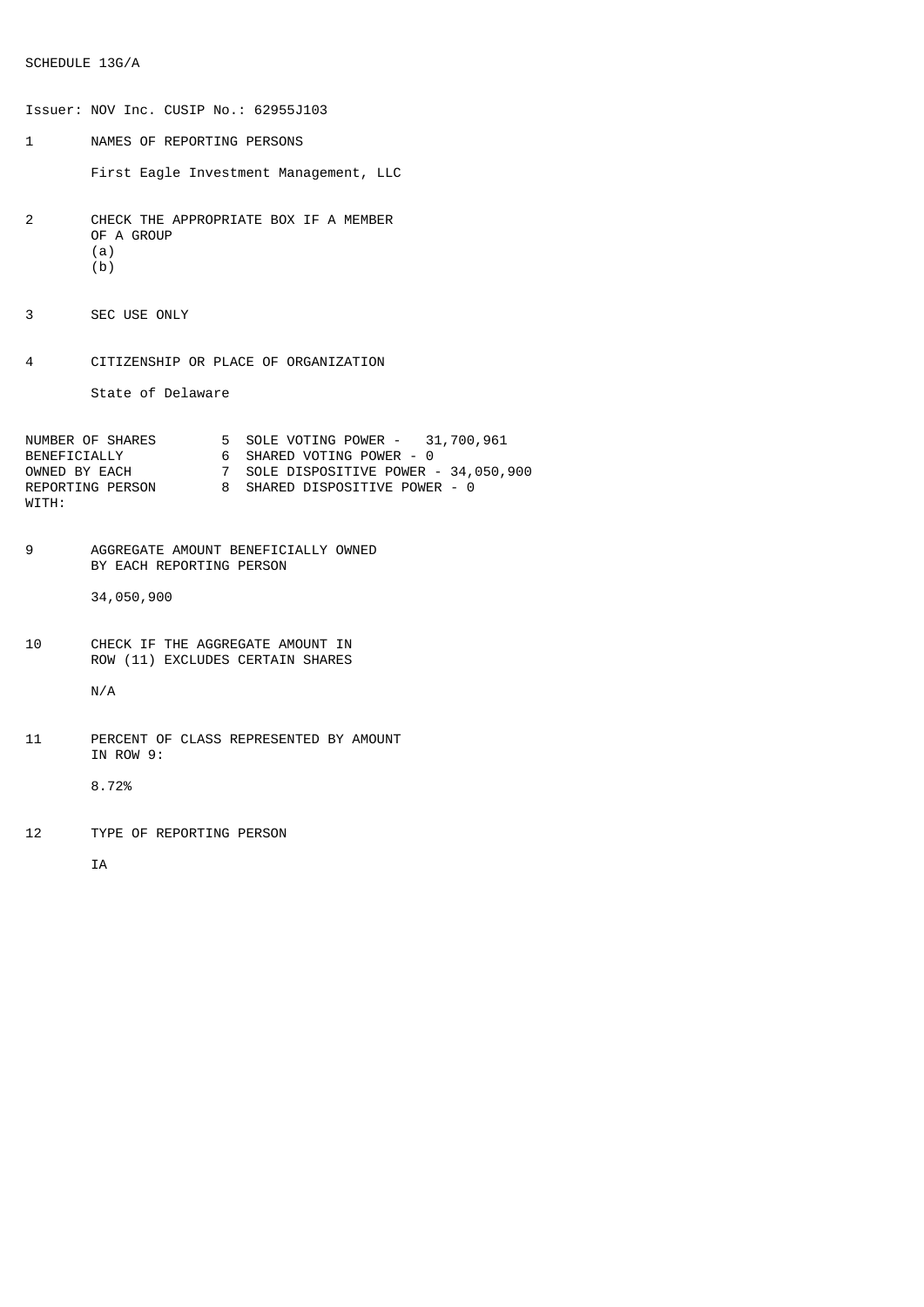### SCHEDULE 13G/A

Issuer: NOV Inc. CUSIP No.: 62955J103

# ITEM 1

(a) Name of Issuer: NOV Inc.

(b) Address of Issuer's Principal Executive Offices: 7909 Parkwood Circle Drive Houston, TX 77036

### ITEM 2

- (a) Name of Person Filing: First Eagle Investment Management, LLC
- (b) Address of Principal Business Office:

1345 Avenue of the Americas New York, NY 10105

- (c) Citizenship: Delaware, USA
- (d) Title of Class of Securities: Common Stock
- (e) CUSIP No.: 62955J103

## ITEM 3

```
If this statement is filed pursuant to Sections 240.
13d-1(b), or 240.13d-2(b) or (c), check whether
the person filing is a:
```
- (a) [ ] Broker or dealer registered under Section 15 of the Act (15 U.S.C. 78o);
- (b) [ ] Bank as defined in section 3(a)(6) of the Act (15 U.S.C. 78c);
- (c) [ ] Insurance Company as defined in section 3(a)(19) of the Act (15 U.S.C. 78C);
- (d) [ ] Investment company registered under Section 8 of the Investment Company Act if 1940 (15 U.S.C. 80a-8);
- (e) [X] An investment adviser in accordance with Section 240.13d-1(b)(1)(ii)(E);
- (f) [ ] An employee benefit plan or endowment fund in accordance with Section 240.13d-1(b)(1)(ii)(F);
- (g) [ ] A parent holding company or control person in accordance with Section 240.13d-1(b)(1)(ii)(G);
- (h) [ ] A savings associations as defined in Section 3(b) of the Federal Deposit Insurance Act (12 U.S.C. 1813);
- (i) [ ] A church plan that is excluded from the definition of an insurance company under Section 3 (c)(14) of the Investment Company Act of 1940 (15 U.S.C. 80a-3);
- (j)  $\left[\begin{array}{cc} 1 \\ \end{array}\right]$  Group, in accordance with section 240.13d-1 (b)(1)(ii)(J).